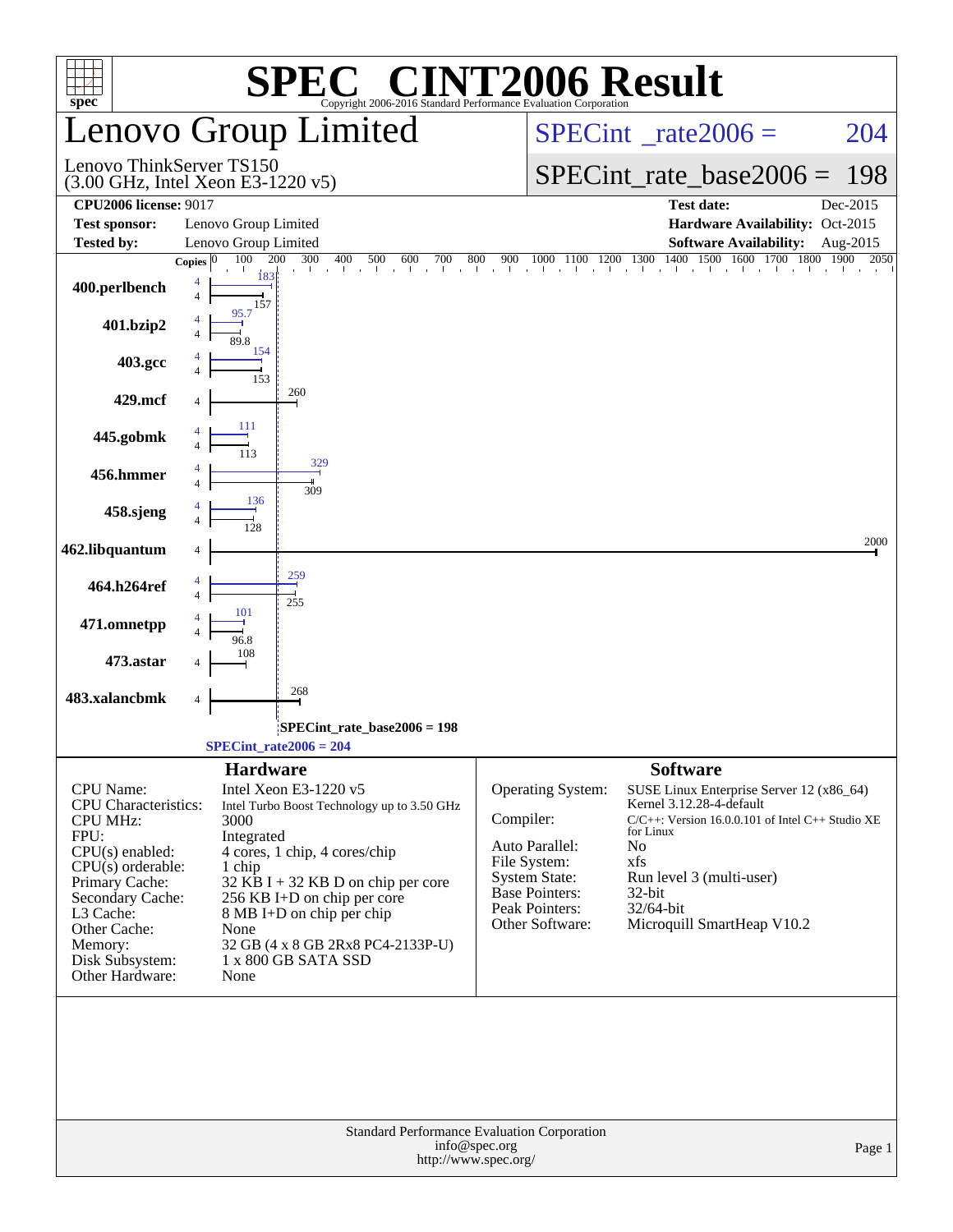

## enovo Group Limited

#### Lenovo ThinkServer TS150

SPECint rate $2006 = 204$ 

## [SPECint\\_rate\\_base2006 =](http://www.spec.org/auto/cpu2006/Docs/result-fields.html#SPECintratebase2006) 198

**[Test sponsor:](http://www.spec.org/auto/cpu2006/Docs/result-fields.html#Testsponsor)** Lenovo Group Limited **[Hardware Availability:](http://www.spec.org/auto/cpu2006/Docs/result-fields.html#HardwareAvailability)** Oct-2015

(3.00 GHz, Intel Xeon E3-1220 v5)

**[CPU2006 license:](http://www.spec.org/auto/cpu2006/Docs/result-fields.html#CPU2006license)** 9017 **[Test date:](http://www.spec.org/auto/cpu2006/Docs/result-fields.html#Testdate)** Dec-2015 **[Tested by:](http://www.spec.org/auto/cpu2006/Docs/result-fields.html#Testedby)** Lenovo Group Limited **[Software Availability:](http://www.spec.org/auto/cpu2006/Docs/result-fields.html#SoftwareAvailability)** Aug-2015

#### **[Results Table](http://www.spec.org/auto/cpu2006/Docs/result-fields.html#ResultsTable)**

|                    | <b>Base</b>   |                |       |                                                   |       |                | <b>Peak</b> |                |                |              |                                                     |              |                |              |
|--------------------|---------------|----------------|-------|---------------------------------------------------|-------|----------------|-------------|----------------|----------------|--------------|-----------------------------------------------------|--------------|----------------|--------------|
| <b>Benchmark</b>   | <b>Copies</b> | <b>Seconds</b> | Ratio | <b>Seconds</b>                                    | Ratio | <b>Seconds</b> | Ratio       | <b>Copies</b>  | <b>Seconds</b> | <b>Ratio</b> | <b>Seconds</b>                                      | <b>Ratio</b> | <b>Seconds</b> | <b>Ratio</b> |
| 400.perlbench      |               | 248            | 158   | 249                                               | 157   | 249            | 157         |                | 214            | 183          | 214                                                 | <u>183</u>   | 213            | 183          |
| 401.bzip2          | 4             | 432            | 89.3  | 430                                               | 89.8  | 429            | 90.0        | 4              | 403            | 95.7         | 400                                                 | 96.5         | 404            | 95.5         |
| $403.\mathrm{gcc}$ | 4             | 210            | 153   | 209                                               | 154   | 211            | 152         |                | 209            | 154          | 210                                                 | 153          | 209            | 154          |
| $429$ .mcf         | 4             | 140            | 261   | 141                                               | 259   | 140            | 260         | 4              | 140            | 261          | 141                                                 | 259          | <b>140</b>     | 260          |
| $445$ .gobmk       | 4             | 371            | 113   | 371                                               | 113   | 371            | 113         | 4              | 376            | 111          | 376                                                 | 112          | 377            | 111          |
| 456.hmmer          |               | 120            | 310   | <b>121</b>                                        | 309   | 123            | 304         |                | 114            | 329          | 113                                                 | 330          | 114            | 328          |
| $458$ .sjeng       | 4             | 378            | 128   | 378                                               | 128   | 378            | 128         | $\overline{4}$ | 356            | 136          | 356                                                 | 136          | 356            | 136          |
| 462.libquantum     | 4             | 41.4           | 2000  | 41.5                                              | 2000  | 41.4           | 2000        |                | 41.4           | 2000         | 41.5                                                | 2000         | 41.4           | 2000         |
| 464.h264ref        | 4             | 347            | 255   | 346                                               | 256   | 347            | 255         |                | 341            | 260          | 341                                                 | 259          | 341            | 259          |
| 471.omnetpp        | 4             | 258            | 96.8  | 258                                               | 96.8  | 259            | 96.6        | 4              | 247            | 101          | 248                                                 | 101          | 249            | 101          |
| $473$ . astar      | 4             | 261            | 108   | 260                                               | 108   | 260            | 108         | $\overline{A}$ | 261            | 108          | <b>260</b>                                          | 108          | 260            | 108          |
| 483.xalancbmk      | 4             | 103            | 268   | 103                                               | 269   | 103            | 268         | 4              | 103            | 268          | 103                                                 | 269          | <b>103</b>     | 268          |
|                    |               |                |       | Decute ennear in the order in which they were min |       |                |             |                |                |              | Dold underlined text indicates a modian measurement |              |                |              |

Results appear in the [order in which they were run.](http://www.spec.org/auto/cpu2006/Docs/result-fields.html#RunOrder) Bold underlined text [indicates a median measurement.](http://www.spec.org/auto/cpu2006/Docs/result-fields.html#Median)

#### **[Submit Notes](http://www.spec.org/auto/cpu2006/Docs/result-fields.html#SubmitNotes)**

 The taskset mechanism was used to bind copies to processors. The config file option 'submit' was used to generate taskset commands to bind each copy to a specific processor. For details, please see the config file.

#### **[Operating System Notes](http://www.spec.org/auto/cpu2006/Docs/result-fields.html#OperatingSystemNotes)**

 Stack size set to unlimited using "ulimit -s unlimited" Transparent Huge Pages enabled with: echo always > /sys/kernel/mm/transparent\_hugepage/enabled Filesystem page cache cleared with: echo 1 > /proc/sys/vm/drop\_caches

#### **[Platform Notes](http://www.spec.org/auto/cpu2006/Docs/result-fields.html#PlatformNotes)**

BIOS Configuration: EIST Support set to Enabled C1E Support set to Enable C State Support set to Enabled Turbo Mode set to Enable Sysinfo program /home/cpu2006-1.2-ic16.0/config/sysinfo.rev6914 \$Rev: 6914 \$ \$Date:: 2014-06-25 #\$ e3fbb8667b5a285932ceab81e28219e1 running on TS150 Thu Dec 31 05:19:47 2015

 This section contains SUT (System Under Test) info as seen by some common utilities. To remove or add to this section, see: <http://www.spec.org/cpu2006/Docs/config.html#sysinfo>

Continued on next page

Standard Performance Evaluation Corporation [info@spec.org](mailto:info@spec.org) <http://www.spec.org/>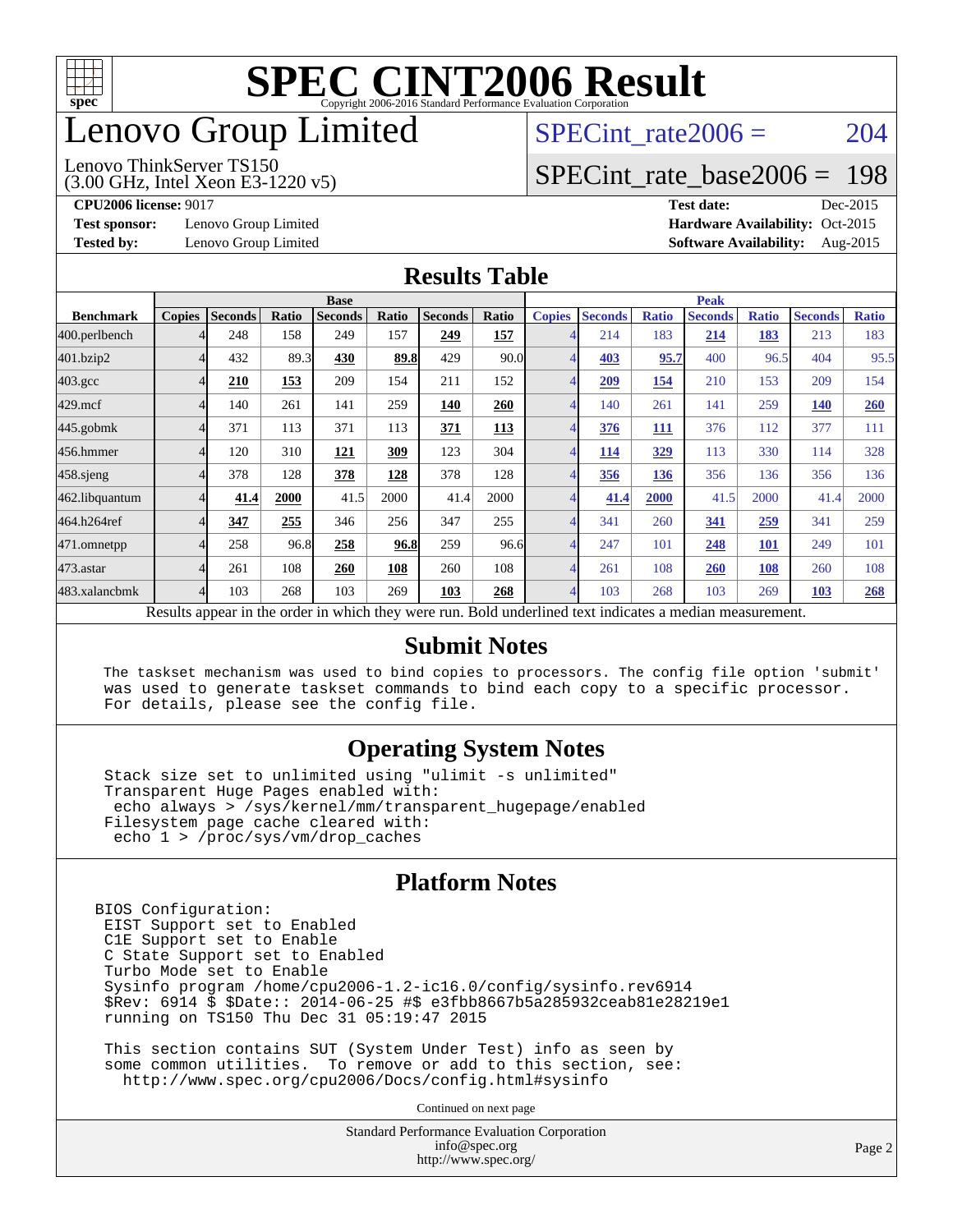

enovo Group Limited

SPECint rate $2006 = 204$ 

[SPECint\\_rate\\_base2006 =](http://www.spec.org/auto/cpu2006/Docs/result-fields.html#SPECintratebase2006) 198

(3.00 GHz, Intel Xeon E3-1220 v5) Lenovo ThinkServer TS150

**[Test sponsor:](http://www.spec.org/auto/cpu2006/Docs/result-fields.html#Testsponsor)** Lenovo Group Limited **[Hardware Availability:](http://www.spec.org/auto/cpu2006/Docs/result-fields.html#HardwareAvailability)** Oct-2015 **[Tested by:](http://www.spec.org/auto/cpu2006/Docs/result-fields.html#Testedby)** Lenovo Group Limited **[Software Availability:](http://www.spec.org/auto/cpu2006/Docs/result-fields.html#SoftwareAvailability)** Aug-2015

**[CPU2006 license:](http://www.spec.org/auto/cpu2006/Docs/result-fields.html#CPU2006license)** 9017 **[Test date:](http://www.spec.org/auto/cpu2006/Docs/result-fields.html#Testdate)** Dec-2015

#### **[Platform Notes \(Continued\)](http://www.spec.org/auto/cpu2006/Docs/result-fields.html#PlatformNotes)**

Standard Performance Evaluation Corporation [info@spec.org](mailto:info@spec.org) From /proc/cpuinfo model name:  $Intel(R)$  Xeon $(R)$  CPU E3-1220 v5 @ 3.00GHz 1 "physical id"s (chips) 4 "processors" cores, siblings (Caution: counting these is hw and system dependent. The following excerpts from /proc/cpuinfo might not be reliable. Use with caution.) cpu cores : 4 siblings : 4 physical 0: cores 0 1 2 3 cache size : 8192 KB From /proc/meminfo MemTotal: 32933544 kB HugePages\_Total: 0<br>Hugepagesize: 2048 kB Hugepagesize: From /etc/\*release\* /etc/\*version\* SuSE-release: SUSE Linux Enterprise Server 12 (x86\_64) VERSION = 12 PATCHLEVEL = 0 # This file is deprecated and will be removed in a future service pack or release. # Please check /etc/os-release for details about this release. os-release: NAME="SLES" VERSION="12" VERSION\_ID="12" PRETTY\_NAME="SUSE Linux Enterprise Server 12" ID="sles" ANSI\_COLOR="0;32" CPE\_NAME="cpe:/o:suse:sles:12" uname -a: Linux TS150 3.12.28-4-default #1 SMP Thu Sep 25 17:02:34 UTC 2014 (9879bd4) x86\_64 x86\_64 x86\_64 GNU/Linux run-level 3 Dec 28 11:32 SPEC is set to: /home/cpu2006-1.2-ic16.0 Filesystem Type Size Used Avail Use% Mounted on<br>
/dev/sda3 xfs 693G 27G 667G 4% /home xfs 693G 27G 667G 4% /home Additional information from dmidecode: Warning: Use caution when you interpret this section. The 'dmidecode' program reads system data which is "intended to allow hardware to be accurately determined", but the intent may not be met, as there are frequent changes to hardware, firmware, and the "DMTF SMBIOS" standard. BIOS LENOVO FWKT32A 12/25/2015 Memory: Continued on next page

<http://www.spec.org/>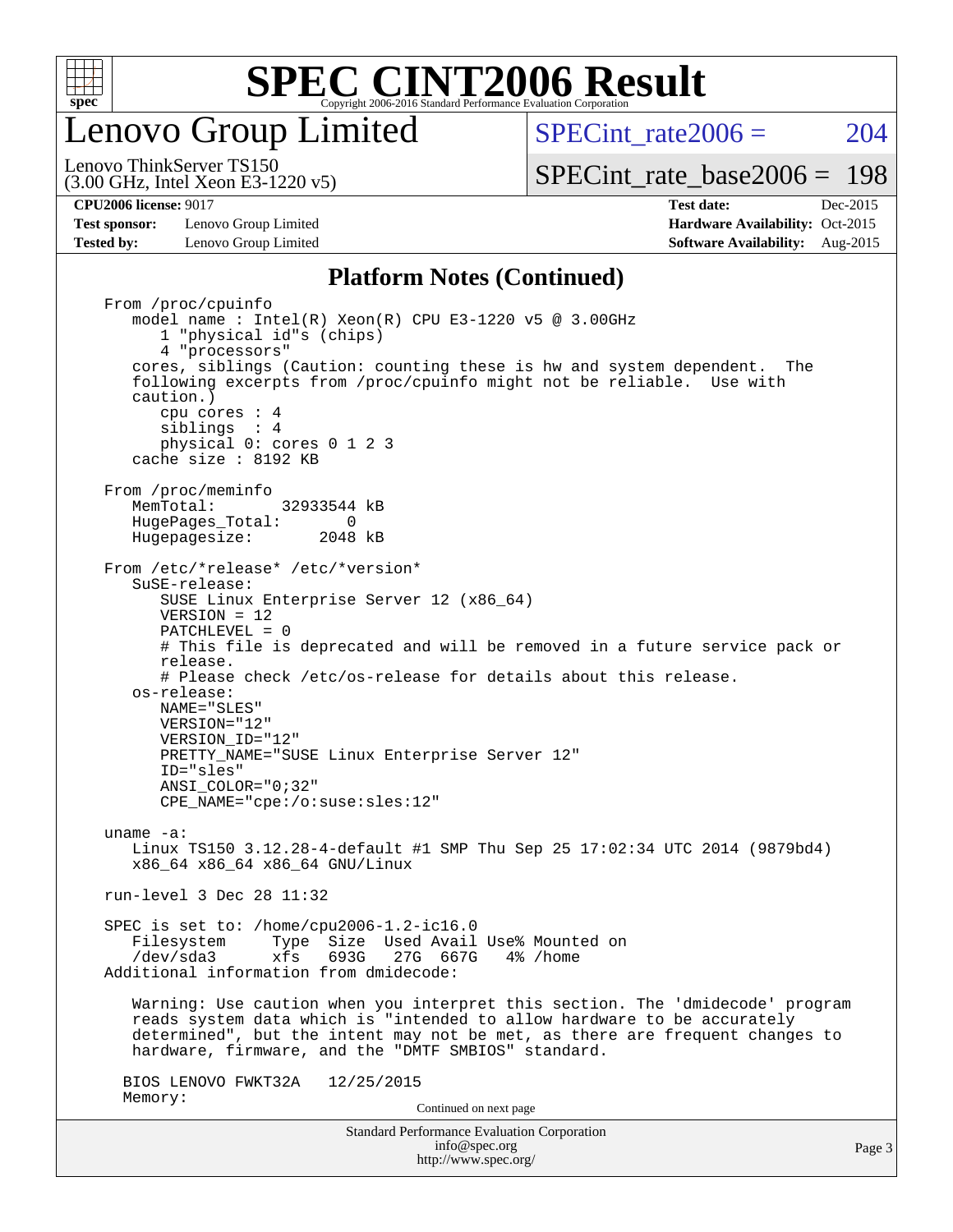

## enovo Group Limited

SPECint rate $2006 = 204$ 

(3.00 GHz, Intel Xeon E3-1220 v5) Lenovo ThinkServer TS150

[SPECint\\_rate\\_base2006 =](http://www.spec.org/auto/cpu2006/Docs/result-fields.html#SPECintratebase2006) 198

**[Test sponsor:](http://www.spec.org/auto/cpu2006/Docs/result-fields.html#Testsponsor)** Lenovo Group Limited **[Hardware Availability:](http://www.spec.org/auto/cpu2006/Docs/result-fields.html#HardwareAvailability)** Oct-2015

**[CPU2006 license:](http://www.spec.org/auto/cpu2006/Docs/result-fields.html#CPU2006license)** 9017 **[Test date:](http://www.spec.org/auto/cpu2006/Docs/result-fields.html#Testdate)** Dec-2015 **[Tested by:](http://www.spec.org/auto/cpu2006/Docs/result-fields.html#Testedby)** Lenovo Group Limited **[Software Availability:](http://www.spec.org/auto/cpu2006/Docs/result-fields.html#SoftwareAvailability)** Aug-2015

#### **[Platform Notes \(Continued\)](http://www.spec.org/auto/cpu2006/Docs/result-fields.html#PlatformNotes)**

4x Samsung M378A1G43DB0-CPB 8 GB 2 rank 2133 MHz

(End of data from sysinfo program)

#### **[General Notes](http://www.spec.org/auto/cpu2006/Docs/result-fields.html#GeneralNotes)**

Environment variables set by runspec before the start of the run: LD\_LIBRARY\_PATH = "/home/cpu2006-1.2-ic16.0/libs/32:/home/cpu2006-1.2-ic16.0/libs/64:/home/cpu2006-1.2-ic16.0/sh"

 Binaries compiled on a system with 1x Intel Core i5-4670K CPU + 32GB memory using RedHat EL 7.1 Transparent Huge Pages enabled with: echo always > /sys/kernel/mm/transparent\_hugepage/enabled

### **[Base Compiler Invocation](http://www.spec.org/auto/cpu2006/Docs/result-fields.html#BaseCompilerInvocation)**

[C benchmarks](http://www.spec.org/auto/cpu2006/Docs/result-fields.html#Cbenchmarks):

[icc -m32 -L/opt/intel/compilers\\_and\\_libraries\\_2016/linux/compiler/lib/ia32\\_lin](http://www.spec.org/cpu2006/results/res2016q1/cpu2006-20160125-38841.flags.html#user_CCbase_intel_icc_e10256ba5924b668798078a321b0cb3f)

[C++ benchmarks:](http://www.spec.org/auto/cpu2006/Docs/result-fields.html#CXXbenchmarks)

[icpc -m32 -L/opt/intel/compilers\\_and\\_libraries\\_2016/linux/compiler/lib/ia32\\_lin](http://www.spec.org/cpu2006/results/res2016q1/cpu2006-20160125-38841.flags.html#user_CXXbase_intel_icpc_b4f50a394bdb4597aa5879c16bc3f5c5)

### **[Base Portability Flags](http://www.spec.org/auto/cpu2006/Docs/result-fields.html#BasePortabilityFlags)**

 400.perlbench: [-D\\_FILE\\_OFFSET\\_BITS=64](http://www.spec.org/cpu2006/results/res2016q1/cpu2006-20160125-38841.flags.html#user_basePORTABILITY400_perlbench_file_offset_bits_64_438cf9856305ebd76870a2c6dc2689ab) [-DSPEC\\_CPU\\_LINUX\\_IA32](http://www.spec.org/cpu2006/results/res2016q1/cpu2006-20160125-38841.flags.html#b400.perlbench_baseCPORTABILITY_DSPEC_CPU_LINUX_IA32) 401.bzip2: [-D\\_FILE\\_OFFSET\\_BITS=64](http://www.spec.org/cpu2006/results/res2016q1/cpu2006-20160125-38841.flags.html#user_basePORTABILITY401_bzip2_file_offset_bits_64_438cf9856305ebd76870a2c6dc2689ab) 403.gcc: [-D\\_FILE\\_OFFSET\\_BITS=64](http://www.spec.org/cpu2006/results/res2016q1/cpu2006-20160125-38841.flags.html#user_basePORTABILITY403_gcc_file_offset_bits_64_438cf9856305ebd76870a2c6dc2689ab) 429.mcf: [-D\\_FILE\\_OFFSET\\_BITS=64](http://www.spec.org/cpu2006/results/res2016q1/cpu2006-20160125-38841.flags.html#user_basePORTABILITY429_mcf_file_offset_bits_64_438cf9856305ebd76870a2c6dc2689ab) 445.gobmk: [-D\\_FILE\\_OFFSET\\_BITS=64](http://www.spec.org/cpu2006/results/res2016q1/cpu2006-20160125-38841.flags.html#user_basePORTABILITY445_gobmk_file_offset_bits_64_438cf9856305ebd76870a2c6dc2689ab) 456.hmmer: [-D\\_FILE\\_OFFSET\\_BITS=64](http://www.spec.org/cpu2006/results/res2016q1/cpu2006-20160125-38841.flags.html#user_basePORTABILITY456_hmmer_file_offset_bits_64_438cf9856305ebd76870a2c6dc2689ab) 458.sjeng: [-D\\_FILE\\_OFFSET\\_BITS=64](http://www.spec.org/cpu2006/results/res2016q1/cpu2006-20160125-38841.flags.html#user_basePORTABILITY458_sjeng_file_offset_bits_64_438cf9856305ebd76870a2c6dc2689ab) 462.libquantum: [-D\\_FILE\\_OFFSET\\_BITS=64](http://www.spec.org/cpu2006/results/res2016q1/cpu2006-20160125-38841.flags.html#user_basePORTABILITY462_libquantum_file_offset_bits_64_438cf9856305ebd76870a2c6dc2689ab) [-DSPEC\\_CPU\\_LINUX](http://www.spec.org/cpu2006/results/res2016q1/cpu2006-20160125-38841.flags.html#b462.libquantum_baseCPORTABILITY_DSPEC_CPU_LINUX) 464.h264ref: [-D\\_FILE\\_OFFSET\\_BITS=64](http://www.spec.org/cpu2006/results/res2016q1/cpu2006-20160125-38841.flags.html#user_basePORTABILITY464_h264ref_file_offset_bits_64_438cf9856305ebd76870a2c6dc2689ab) 471.omnetpp: [-D\\_FILE\\_OFFSET\\_BITS=64](http://www.spec.org/cpu2006/results/res2016q1/cpu2006-20160125-38841.flags.html#user_basePORTABILITY471_omnetpp_file_offset_bits_64_438cf9856305ebd76870a2c6dc2689ab) 473.astar: [-D\\_FILE\\_OFFSET\\_BITS=64](http://www.spec.org/cpu2006/results/res2016q1/cpu2006-20160125-38841.flags.html#user_basePORTABILITY473_astar_file_offset_bits_64_438cf9856305ebd76870a2c6dc2689ab) 483.xalancbmk: [-D\\_FILE\\_OFFSET\\_BITS=64](http://www.spec.org/cpu2006/results/res2016q1/cpu2006-20160125-38841.flags.html#user_basePORTABILITY483_xalancbmk_file_offset_bits_64_438cf9856305ebd76870a2c6dc2689ab) [-DSPEC\\_CPU\\_LINUX](http://www.spec.org/cpu2006/results/res2016q1/cpu2006-20160125-38841.flags.html#b483.xalancbmk_baseCXXPORTABILITY_DSPEC_CPU_LINUX)

### **[Base Optimization Flags](http://www.spec.org/auto/cpu2006/Docs/result-fields.html#BaseOptimizationFlags)**

[C benchmarks](http://www.spec.org/auto/cpu2006/Docs/result-fields.html#Cbenchmarks):

[-xCORE-AVX2](http://www.spec.org/cpu2006/results/res2016q1/cpu2006-20160125-38841.flags.html#user_CCbase_f-xAVX2_5f5fc0cbe2c9f62c816d3e45806c70d7) [-ipo](http://www.spec.org/cpu2006/results/res2016q1/cpu2006-20160125-38841.flags.html#user_CCbase_f-ipo) [-O3](http://www.spec.org/cpu2006/results/res2016q1/cpu2006-20160125-38841.flags.html#user_CCbase_f-O3) [-no-prec-div](http://www.spec.org/cpu2006/results/res2016q1/cpu2006-20160125-38841.flags.html#user_CCbase_f-no-prec-div) [-opt-prefetch](http://www.spec.org/cpu2006/results/res2016q1/cpu2006-20160125-38841.flags.html#user_CCbase_f-opt-prefetch) [-opt-mem-layout-trans=3](http://www.spec.org/cpu2006/results/res2016q1/cpu2006-20160125-38841.flags.html#user_CCbase_f-opt-mem-layout-trans_a7b82ad4bd7abf52556d4961a2ae94d5)

[C++ benchmarks:](http://www.spec.org/auto/cpu2006/Docs/result-fields.html#CXXbenchmarks)

[-xCORE-AVX2](http://www.spec.org/cpu2006/results/res2016q1/cpu2006-20160125-38841.flags.html#user_CXXbase_f-xAVX2_5f5fc0cbe2c9f62c816d3e45806c70d7) [-ipo](http://www.spec.org/cpu2006/results/res2016q1/cpu2006-20160125-38841.flags.html#user_CXXbase_f-ipo) [-O3](http://www.spec.org/cpu2006/results/res2016q1/cpu2006-20160125-38841.flags.html#user_CXXbase_f-O3) [-no-prec-div](http://www.spec.org/cpu2006/results/res2016q1/cpu2006-20160125-38841.flags.html#user_CXXbase_f-no-prec-div) [-opt-prefetch](http://www.spec.org/cpu2006/results/res2016q1/cpu2006-20160125-38841.flags.html#user_CXXbase_f-opt-prefetch) [-opt-mem-layout-trans=3](http://www.spec.org/cpu2006/results/res2016q1/cpu2006-20160125-38841.flags.html#user_CXXbase_f-opt-mem-layout-trans_a7b82ad4bd7abf52556d4961a2ae94d5) [-Wl,-z,muldefs](http://www.spec.org/cpu2006/results/res2016q1/cpu2006-20160125-38841.flags.html#user_CXXbase_link_force_multiple1_74079c344b956b9658436fd1b6dd3a8a) [-L/sh -lsmartheap](http://www.spec.org/cpu2006/results/res2016q1/cpu2006-20160125-38841.flags.html#user_CXXbase_SmartHeap_32f6c82aa1ed9c52345d30cf6e4a0499)

> Standard Performance Evaluation Corporation [info@spec.org](mailto:info@spec.org) <http://www.spec.org/>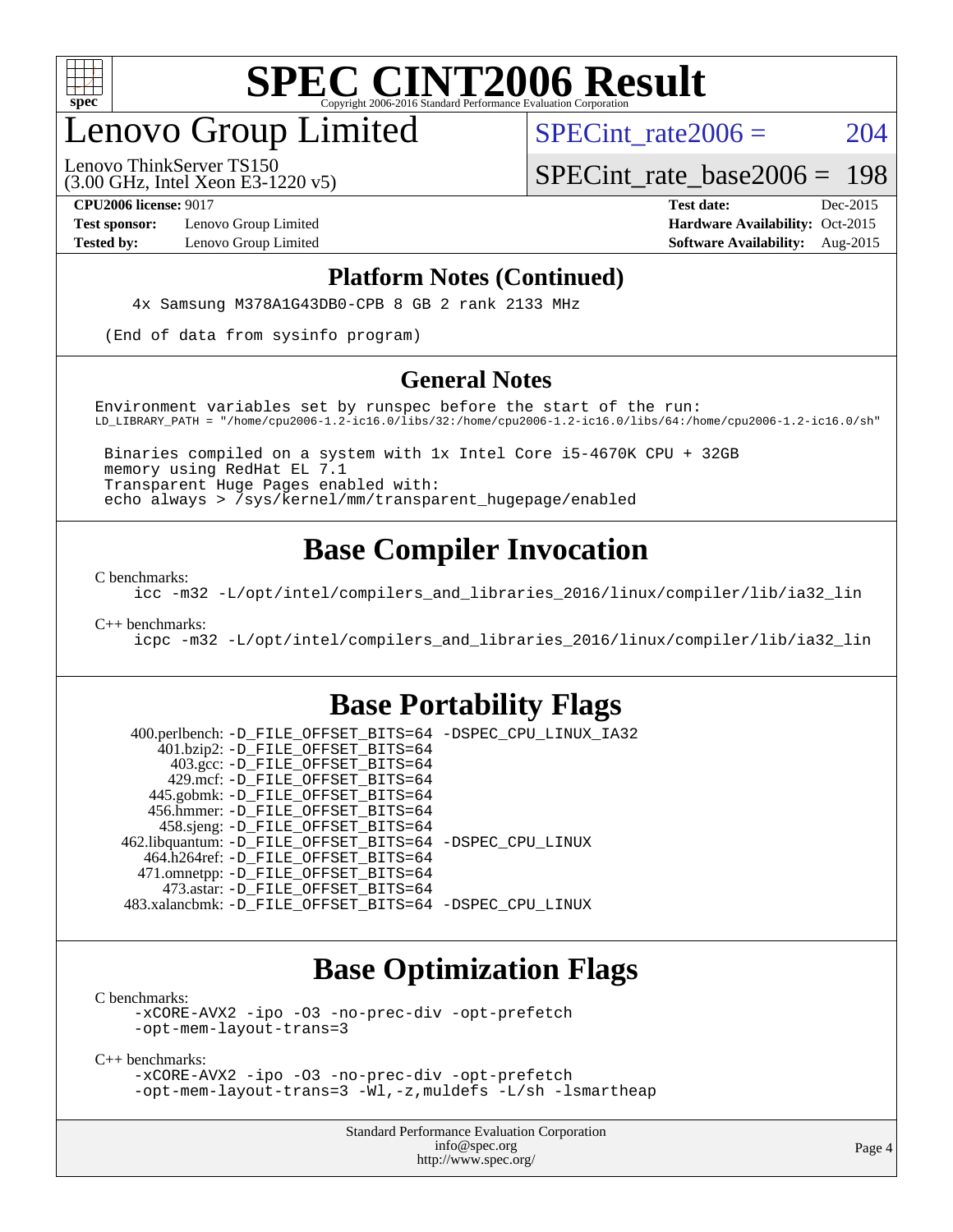

## enovo Group Limited

SPECint rate $2006 = 204$ 

(3.00 GHz, Intel Xeon E3-1220 v5) Lenovo ThinkServer TS150

[SPECint\\_rate\\_base2006 =](http://www.spec.org/auto/cpu2006/Docs/result-fields.html#SPECintratebase2006) 198

**[Test sponsor:](http://www.spec.org/auto/cpu2006/Docs/result-fields.html#Testsponsor)** Lenovo Group Limited **[Hardware Availability:](http://www.spec.org/auto/cpu2006/Docs/result-fields.html#HardwareAvailability)** Oct-2015

**[CPU2006 license:](http://www.spec.org/auto/cpu2006/Docs/result-fields.html#CPU2006license)** 9017 **[Test date:](http://www.spec.org/auto/cpu2006/Docs/result-fields.html#Testdate)** Dec-2015 **[Tested by:](http://www.spec.org/auto/cpu2006/Docs/result-fields.html#Testedby)** Lenovo Group Limited **[Software Availability:](http://www.spec.org/auto/cpu2006/Docs/result-fields.html#SoftwareAvailability)** Aug-2015

### **[Base Other Flags](http://www.spec.org/auto/cpu2006/Docs/result-fields.html#BaseOtherFlags)**

[C benchmarks](http://www.spec.org/auto/cpu2006/Docs/result-fields.html#Cbenchmarks):

403.gcc: [-Dalloca=\\_alloca](http://www.spec.org/cpu2006/results/res2016q1/cpu2006-20160125-38841.flags.html#b403.gcc_baseEXTRA_CFLAGS_Dalloca_be3056838c12de2578596ca5467af7f3)

### **[Peak Compiler Invocation](http://www.spec.org/auto/cpu2006/Docs/result-fields.html#PeakCompilerInvocation)**

[C benchmarks \(except as noted below\)](http://www.spec.org/auto/cpu2006/Docs/result-fields.html#Cbenchmarksexceptasnotedbelow):

[icc -m32 -L/opt/intel/compilers\\_and\\_libraries\\_2016/linux/compiler/lib/ia32\\_lin](http://www.spec.org/cpu2006/results/res2016q1/cpu2006-20160125-38841.flags.html#user_CCpeak_intel_icc_e10256ba5924b668798078a321b0cb3f)

400.perlbench: [icc -m64](http://www.spec.org/cpu2006/results/res2016q1/cpu2006-20160125-38841.flags.html#user_peakCCLD400_perlbench_intel_icc_64bit_bda6cc9af1fdbb0edc3795bac97ada53)

401.bzip2: [icc -m64](http://www.spec.org/cpu2006/results/res2016q1/cpu2006-20160125-38841.flags.html#user_peakCCLD401_bzip2_intel_icc_64bit_bda6cc9af1fdbb0edc3795bac97ada53)

456.hmmer: [icc -m64](http://www.spec.org/cpu2006/results/res2016q1/cpu2006-20160125-38841.flags.html#user_peakCCLD456_hmmer_intel_icc_64bit_bda6cc9af1fdbb0edc3795bac97ada53)

458.sjeng: [icc -m64](http://www.spec.org/cpu2006/results/res2016q1/cpu2006-20160125-38841.flags.html#user_peakCCLD458_sjeng_intel_icc_64bit_bda6cc9af1fdbb0edc3795bac97ada53)

[C++ benchmarks:](http://www.spec.org/auto/cpu2006/Docs/result-fields.html#CXXbenchmarks)

[icpc -m32 -L/opt/intel/compilers\\_and\\_libraries\\_2016/linux/compiler/lib/ia32\\_lin](http://www.spec.org/cpu2006/results/res2016q1/cpu2006-20160125-38841.flags.html#user_CXXpeak_intel_icpc_b4f50a394bdb4597aa5879c16bc3f5c5)

### **[Peak Portability Flags](http://www.spec.org/auto/cpu2006/Docs/result-fields.html#PeakPortabilityFlags)**

 400.perlbench: [-D\\_FILE\\_OFFSET\\_BITS=64](http://www.spec.org/cpu2006/results/res2016q1/cpu2006-20160125-38841.flags.html#user_peakPORTABILITY400_perlbench_file_offset_bits_64_438cf9856305ebd76870a2c6dc2689ab) [-DSPEC\\_CPU\\_LP64](http://www.spec.org/cpu2006/results/res2016q1/cpu2006-20160125-38841.flags.html#b400.perlbench_peakCPORTABILITY_DSPEC_CPU_LP64) [-DSPEC\\_CPU\\_LINUX\\_X64](http://www.spec.org/cpu2006/results/res2016q1/cpu2006-20160125-38841.flags.html#b400.perlbench_peakCPORTABILITY_DSPEC_CPU_LINUX_X64) 401.bzip2: [-D\\_FILE\\_OFFSET\\_BITS=64](http://www.spec.org/cpu2006/results/res2016q1/cpu2006-20160125-38841.flags.html#user_peakPORTABILITY401_bzip2_file_offset_bits_64_438cf9856305ebd76870a2c6dc2689ab) [-DSPEC\\_CPU\\_LP64](http://www.spec.org/cpu2006/results/res2016q1/cpu2006-20160125-38841.flags.html#suite_peakCPORTABILITY401_bzip2_DSPEC_CPU_LP64) 403.gcc: [-D\\_FILE\\_OFFSET\\_BITS=64](http://www.spec.org/cpu2006/results/res2016q1/cpu2006-20160125-38841.flags.html#user_peakPORTABILITY403_gcc_file_offset_bits_64_438cf9856305ebd76870a2c6dc2689ab) 429.mcf: [-D\\_FILE\\_OFFSET\\_BITS=64](http://www.spec.org/cpu2006/results/res2016q1/cpu2006-20160125-38841.flags.html#user_peakPORTABILITY429_mcf_file_offset_bits_64_438cf9856305ebd76870a2c6dc2689ab) 445.gobmk: [-D\\_FILE\\_OFFSET\\_BITS=64](http://www.spec.org/cpu2006/results/res2016q1/cpu2006-20160125-38841.flags.html#user_peakPORTABILITY445_gobmk_file_offset_bits_64_438cf9856305ebd76870a2c6dc2689ab) 456.hmmer: [-D\\_FILE\\_OFFSET\\_BITS=64](http://www.spec.org/cpu2006/results/res2016q1/cpu2006-20160125-38841.flags.html#user_peakPORTABILITY456_hmmer_file_offset_bits_64_438cf9856305ebd76870a2c6dc2689ab) [-DSPEC\\_CPU\\_LP64](http://www.spec.org/cpu2006/results/res2016q1/cpu2006-20160125-38841.flags.html#suite_peakCPORTABILITY456_hmmer_DSPEC_CPU_LP64) 458.sjeng: [-D\\_FILE\\_OFFSET\\_BITS=64](http://www.spec.org/cpu2006/results/res2016q1/cpu2006-20160125-38841.flags.html#user_peakPORTABILITY458_sjeng_file_offset_bits_64_438cf9856305ebd76870a2c6dc2689ab) [-DSPEC\\_CPU\\_LP64](http://www.spec.org/cpu2006/results/res2016q1/cpu2006-20160125-38841.flags.html#suite_peakCPORTABILITY458_sjeng_DSPEC_CPU_LP64) 462.libquantum: [-D\\_FILE\\_OFFSET\\_BITS=64](http://www.spec.org/cpu2006/results/res2016q1/cpu2006-20160125-38841.flags.html#user_peakPORTABILITY462_libquantum_file_offset_bits_64_438cf9856305ebd76870a2c6dc2689ab) [-DSPEC\\_CPU\\_LINUX](http://www.spec.org/cpu2006/results/res2016q1/cpu2006-20160125-38841.flags.html#b462.libquantum_peakCPORTABILITY_DSPEC_CPU_LINUX) 464.h264ref: [-D\\_FILE\\_OFFSET\\_BITS=64](http://www.spec.org/cpu2006/results/res2016q1/cpu2006-20160125-38841.flags.html#user_peakPORTABILITY464_h264ref_file_offset_bits_64_438cf9856305ebd76870a2c6dc2689ab) 471.omnetpp: [-D\\_FILE\\_OFFSET\\_BITS=64](http://www.spec.org/cpu2006/results/res2016q1/cpu2006-20160125-38841.flags.html#user_peakPORTABILITY471_omnetpp_file_offset_bits_64_438cf9856305ebd76870a2c6dc2689ab) 473.astar: [-D\\_FILE\\_OFFSET\\_BITS=64](http://www.spec.org/cpu2006/results/res2016q1/cpu2006-20160125-38841.flags.html#user_peakPORTABILITY473_astar_file_offset_bits_64_438cf9856305ebd76870a2c6dc2689ab) 483.xalancbmk: [-D\\_FILE\\_OFFSET\\_BITS=64](http://www.spec.org/cpu2006/results/res2016q1/cpu2006-20160125-38841.flags.html#user_peakPORTABILITY483_xalancbmk_file_offset_bits_64_438cf9856305ebd76870a2c6dc2689ab) [-DSPEC\\_CPU\\_LINUX](http://www.spec.org/cpu2006/results/res2016q1/cpu2006-20160125-38841.flags.html#b483.xalancbmk_peakCXXPORTABILITY_DSPEC_CPU_LINUX)

### **[Peak Optimization Flags](http://www.spec.org/auto/cpu2006/Docs/result-fields.html#PeakOptimizationFlags)**

[C benchmarks](http://www.spec.org/auto/cpu2006/Docs/result-fields.html#Cbenchmarks):

 400.perlbench: [-xCORE-AVX2](http://www.spec.org/cpu2006/results/res2016q1/cpu2006-20160125-38841.flags.html#user_peakPASS2_CFLAGSPASS2_LDCFLAGS400_perlbench_f-xAVX2_5f5fc0cbe2c9f62c816d3e45806c70d7)(pass 2) [-prof-gen:threadsafe](http://www.spec.org/cpu2006/results/res2016q1/cpu2006-20160125-38841.flags.html#user_peakPASS1_CFLAGSPASS1_LDCFLAGS400_perlbench_prof_gen_21a26eb79f378b550acd7bec9fe4467a)(pass 1) [-ipo](http://www.spec.org/cpu2006/results/res2016q1/cpu2006-20160125-38841.flags.html#user_peakPASS2_CFLAGSPASS2_LDCFLAGS400_perlbench_f-ipo)(pass 2) [-O3](http://www.spec.org/cpu2006/results/res2016q1/cpu2006-20160125-38841.flags.html#user_peakPASS2_CFLAGSPASS2_LDCFLAGS400_perlbench_f-O3)(pass 2) [-no-prec-div](http://www.spec.org/cpu2006/results/res2016q1/cpu2006-20160125-38841.flags.html#user_peakPASS2_CFLAGSPASS2_LDCFLAGS400_perlbench_f-no-prec-div)(pass 2) [-par-num-threads=1](http://www.spec.org/cpu2006/results/res2016q1/cpu2006-20160125-38841.flags.html#user_peakPASS1_CFLAGSPASS1_LDCFLAGS400_perlbench_par_num_threads_786a6ff141b4e9e90432e998842df6c2)(pass 1) [-prof-use](http://www.spec.org/cpu2006/results/res2016q1/cpu2006-20160125-38841.flags.html#user_peakPASS2_CFLAGSPASS2_LDCFLAGS400_perlbench_prof_use_bccf7792157ff70d64e32fe3e1250b55)(pass 2) [-auto-ilp32](http://www.spec.org/cpu2006/results/res2016q1/cpu2006-20160125-38841.flags.html#user_peakCOPTIMIZE400_perlbench_f-auto-ilp32)

Continued on next page

Standard Performance Evaluation Corporation [info@spec.org](mailto:info@spec.org) <http://www.spec.org/>

Page 5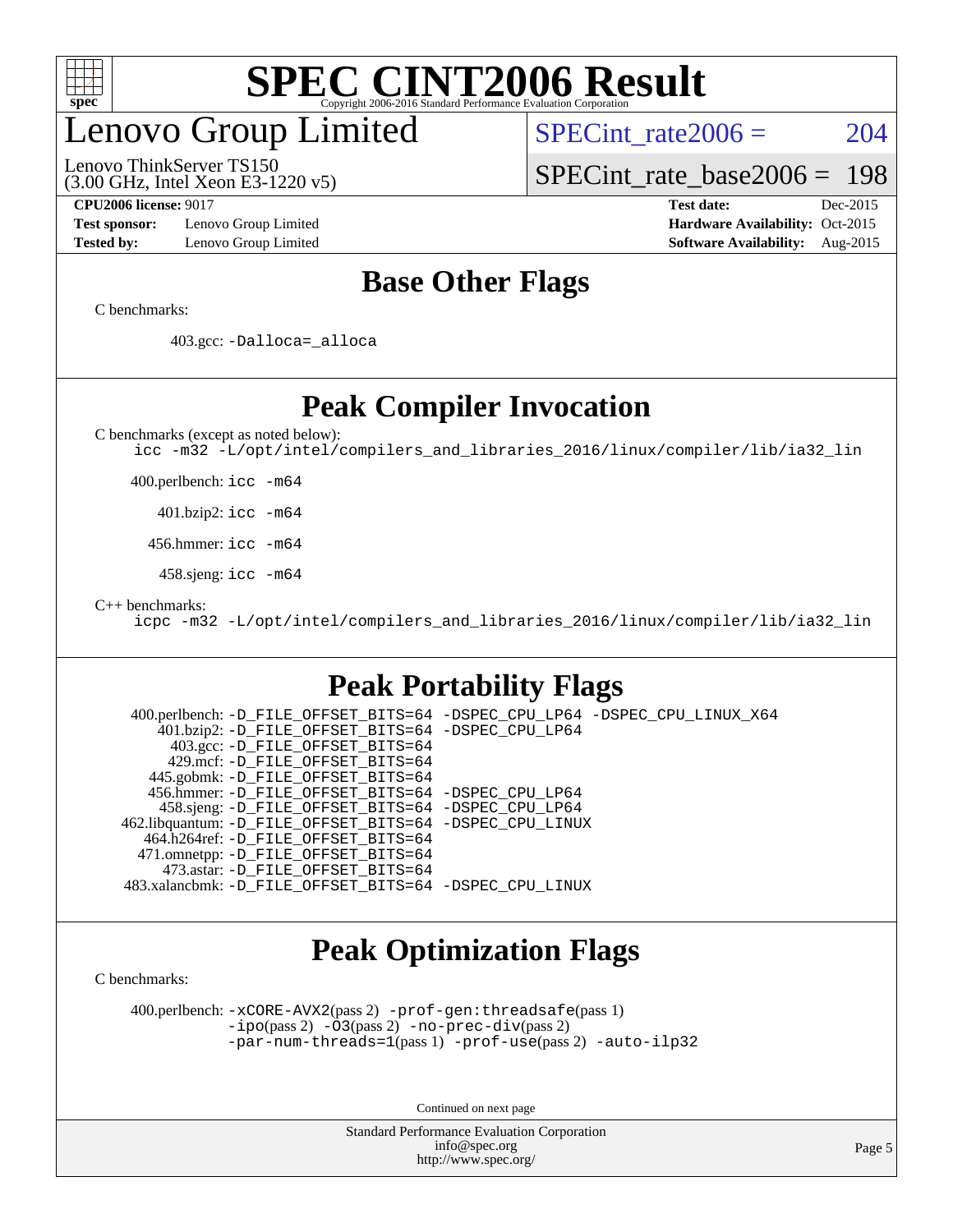

enovo Group Limited

SPECint rate $2006 = 204$ 

(3.00 GHz, Intel Xeon E3-1220 v5) Lenovo ThinkServer TS150

[SPECint\\_rate\\_base2006 =](http://www.spec.org/auto/cpu2006/Docs/result-fields.html#SPECintratebase2006) 198

**[Test sponsor:](http://www.spec.org/auto/cpu2006/Docs/result-fields.html#Testsponsor)** Lenovo Group Limited **[Hardware Availability:](http://www.spec.org/auto/cpu2006/Docs/result-fields.html#HardwareAvailability)** Oct-2015

**[CPU2006 license:](http://www.spec.org/auto/cpu2006/Docs/result-fields.html#CPU2006license)** 9017 **[Test date:](http://www.spec.org/auto/cpu2006/Docs/result-fields.html#Testdate)** Dec-2015 **[Tested by:](http://www.spec.org/auto/cpu2006/Docs/result-fields.html#Testedby)** Lenovo Group Limited **[Software Availability:](http://www.spec.org/auto/cpu2006/Docs/result-fields.html#SoftwareAvailability)** Aug-2015

## **[Peak Optimization Flags \(Continued\)](http://www.spec.org/auto/cpu2006/Docs/result-fields.html#PeakOptimizationFlags)**

 401.bzip2: [-xCORE-AVX2](http://www.spec.org/cpu2006/results/res2016q1/cpu2006-20160125-38841.flags.html#user_peakPASS2_CFLAGSPASS2_LDCFLAGS401_bzip2_f-xAVX2_5f5fc0cbe2c9f62c816d3e45806c70d7)(pass 2) [-prof-gen:threadsafe](http://www.spec.org/cpu2006/results/res2016q1/cpu2006-20160125-38841.flags.html#user_peakPASS1_CFLAGSPASS1_LDCFLAGS401_bzip2_prof_gen_21a26eb79f378b550acd7bec9fe4467a)(pass 1)  $-i\text{po}(pass 2) -03(pass 2) -no-prec-div(pass 2)$  $-i\text{po}(pass 2) -03(pass 2) -no-prec-div(pass 2)$  $-i\text{po}(pass 2) -03(pass 2) -no-prec-div(pass 2)$ [-par-num-threads=1](http://www.spec.org/cpu2006/results/res2016q1/cpu2006-20160125-38841.flags.html#user_peakPASS1_CFLAGSPASS1_LDCFLAGS401_bzip2_par_num_threads_786a6ff141b4e9e90432e998842df6c2)(pass 1) [-prof-use](http://www.spec.org/cpu2006/results/res2016q1/cpu2006-20160125-38841.flags.html#user_peakPASS2_CFLAGSPASS2_LDCFLAGS401_bzip2_prof_use_bccf7792157ff70d64e32fe3e1250b55)(pass 2) [-opt-prefetch](http://www.spec.org/cpu2006/results/res2016q1/cpu2006-20160125-38841.flags.html#user_peakCOPTIMIZE401_bzip2_f-opt-prefetch) [-auto-ilp32](http://www.spec.org/cpu2006/results/res2016q1/cpu2006-20160125-38841.flags.html#user_peakCOPTIMIZE401_bzip2_f-auto-ilp32) [-ansi-alias](http://www.spec.org/cpu2006/results/res2016q1/cpu2006-20160125-38841.flags.html#user_peakCOPTIMIZE401_bzip2_f-ansi-alias) 403.gcc: [-xCORE-AVX2](http://www.spec.org/cpu2006/results/res2016q1/cpu2006-20160125-38841.flags.html#user_peakCOPTIMIZE403_gcc_f-xAVX2_5f5fc0cbe2c9f62c816d3e45806c70d7) [-ipo](http://www.spec.org/cpu2006/results/res2016q1/cpu2006-20160125-38841.flags.html#user_peakCOPTIMIZE403_gcc_f-ipo) [-O3](http://www.spec.org/cpu2006/results/res2016q1/cpu2006-20160125-38841.flags.html#user_peakCOPTIMIZE403_gcc_f-O3) [-no-prec-div](http://www.spec.org/cpu2006/results/res2016q1/cpu2006-20160125-38841.flags.html#user_peakCOPTIMIZE403_gcc_f-no-prec-div)  $429$ .mcf: basepeak = yes 445.gobmk: [-xCORE-AVX2](http://www.spec.org/cpu2006/results/res2016q1/cpu2006-20160125-38841.flags.html#user_peakPASS2_CFLAGSPASS2_LDCFLAGS445_gobmk_f-xAVX2_5f5fc0cbe2c9f62c816d3e45806c70d7)(pass 2) [-prof-gen:threadsafe](http://www.spec.org/cpu2006/results/res2016q1/cpu2006-20160125-38841.flags.html#user_peakPASS1_CFLAGSPASS1_LDCFLAGS445_gobmk_prof_gen_21a26eb79f378b550acd7bec9fe4467a)(pass 1) [-prof-use](http://www.spec.org/cpu2006/results/res2016q1/cpu2006-20160125-38841.flags.html#user_peakPASS2_CFLAGSPASS2_LDCFLAGS445_gobmk_prof_use_bccf7792157ff70d64e32fe3e1250b55)(pass 2) [-par-num-threads=1](http://www.spec.org/cpu2006/results/res2016q1/cpu2006-20160125-38841.flags.html#user_peakPASS1_CFLAGSPASS1_LDCFLAGS445_gobmk_par_num_threads_786a6ff141b4e9e90432e998842df6c2)(pass 1) [-ansi-alias](http://www.spec.org/cpu2006/results/res2016q1/cpu2006-20160125-38841.flags.html#user_peakCOPTIMIZE445_gobmk_f-ansi-alias) [-opt-mem-layout-trans=3](http://www.spec.org/cpu2006/results/res2016q1/cpu2006-20160125-38841.flags.html#user_peakCOPTIMIZE445_gobmk_f-opt-mem-layout-trans_a7b82ad4bd7abf52556d4961a2ae94d5) 456.hmmer: [-xCORE-AVX2](http://www.spec.org/cpu2006/results/res2016q1/cpu2006-20160125-38841.flags.html#user_peakCOPTIMIZE456_hmmer_f-xAVX2_5f5fc0cbe2c9f62c816d3e45806c70d7) [-ipo](http://www.spec.org/cpu2006/results/res2016q1/cpu2006-20160125-38841.flags.html#user_peakCOPTIMIZE456_hmmer_f-ipo) [-O3](http://www.spec.org/cpu2006/results/res2016q1/cpu2006-20160125-38841.flags.html#user_peakCOPTIMIZE456_hmmer_f-O3) [-no-prec-div](http://www.spec.org/cpu2006/results/res2016q1/cpu2006-20160125-38841.flags.html#user_peakCOPTIMIZE456_hmmer_f-no-prec-div) [-unroll2](http://www.spec.org/cpu2006/results/res2016q1/cpu2006-20160125-38841.flags.html#user_peakCOPTIMIZE456_hmmer_f-unroll_784dae83bebfb236979b41d2422d7ec2) [-auto-ilp32](http://www.spec.org/cpu2006/results/res2016q1/cpu2006-20160125-38841.flags.html#user_peakCOPTIMIZE456_hmmer_f-auto-ilp32) 458.sjeng: [-xCORE-AVX2](http://www.spec.org/cpu2006/results/res2016q1/cpu2006-20160125-38841.flags.html#user_peakPASS2_CFLAGSPASS2_LDCFLAGS458_sjeng_f-xAVX2_5f5fc0cbe2c9f62c816d3e45806c70d7)(pass 2) [-prof-gen:threadsafe](http://www.spec.org/cpu2006/results/res2016q1/cpu2006-20160125-38841.flags.html#user_peakPASS1_CFLAGSPASS1_LDCFLAGS458_sjeng_prof_gen_21a26eb79f378b550acd7bec9fe4467a)(pass 1) [-ipo](http://www.spec.org/cpu2006/results/res2016q1/cpu2006-20160125-38841.flags.html#user_peakPASS2_CFLAGSPASS2_LDCFLAGS458_sjeng_f-ipo)(pass 2) [-O3](http://www.spec.org/cpu2006/results/res2016q1/cpu2006-20160125-38841.flags.html#user_peakPASS2_CFLAGSPASS2_LDCFLAGS458_sjeng_f-O3)(pass 2) [-no-prec-div](http://www.spec.org/cpu2006/results/res2016q1/cpu2006-20160125-38841.flags.html#user_peakPASS2_CFLAGSPASS2_LDCFLAGS458_sjeng_f-no-prec-div)(pass 2) [-par-num-threads=1](http://www.spec.org/cpu2006/results/res2016q1/cpu2006-20160125-38841.flags.html#user_peakPASS1_CFLAGSPASS1_LDCFLAGS458_sjeng_par_num_threads_786a6ff141b4e9e90432e998842df6c2)(pass 1) [-prof-use](http://www.spec.org/cpu2006/results/res2016q1/cpu2006-20160125-38841.flags.html#user_peakPASS2_CFLAGSPASS2_LDCFLAGS458_sjeng_prof_use_bccf7792157ff70d64e32fe3e1250b55)(pass 2) [-unroll4](http://www.spec.org/cpu2006/results/res2016q1/cpu2006-20160125-38841.flags.html#user_peakCOPTIMIZE458_sjeng_f-unroll_4e5e4ed65b7fd20bdcd365bec371b81f) [-auto-ilp32](http://www.spec.org/cpu2006/results/res2016q1/cpu2006-20160125-38841.flags.html#user_peakCOPTIMIZE458_sjeng_f-auto-ilp32) 462.libquantum: basepeak = yes 464.h264ref: [-xCORE-AVX2](http://www.spec.org/cpu2006/results/res2016q1/cpu2006-20160125-38841.flags.html#user_peakPASS2_CFLAGSPASS2_LDCFLAGS464_h264ref_f-xAVX2_5f5fc0cbe2c9f62c816d3e45806c70d7)(pass 2) [-prof-gen:threadsafe](http://www.spec.org/cpu2006/results/res2016q1/cpu2006-20160125-38841.flags.html#user_peakPASS1_CFLAGSPASS1_LDCFLAGS464_h264ref_prof_gen_21a26eb79f378b550acd7bec9fe4467a)(pass 1) [-ipo](http://www.spec.org/cpu2006/results/res2016q1/cpu2006-20160125-38841.flags.html#user_peakPASS2_CFLAGSPASS2_LDCFLAGS464_h264ref_f-ipo)(pass 2) [-O3](http://www.spec.org/cpu2006/results/res2016q1/cpu2006-20160125-38841.flags.html#user_peakPASS2_CFLAGSPASS2_LDCFLAGS464_h264ref_f-O3)(pass 2) [-no-prec-div](http://www.spec.org/cpu2006/results/res2016q1/cpu2006-20160125-38841.flags.html#user_peakPASS2_CFLAGSPASS2_LDCFLAGS464_h264ref_f-no-prec-div)(pass 2) [-par-num-threads=1](http://www.spec.org/cpu2006/results/res2016q1/cpu2006-20160125-38841.flags.html#user_peakPASS1_CFLAGSPASS1_LDCFLAGS464_h264ref_par_num_threads_786a6ff141b4e9e90432e998842df6c2)(pass 1) [-prof-use](http://www.spec.org/cpu2006/results/res2016q1/cpu2006-20160125-38841.flags.html#user_peakPASS2_CFLAGSPASS2_LDCFLAGS464_h264ref_prof_use_bccf7792157ff70d64e32fe3e1250b55)(pass 2) [-unroll2](http://www.spec.org/cpu2006/results/res2016q1/cpu2006-20160125-38841.flags.html#user_peakCOPTIMIZE464_h264ref_f-unroll_784dae83bebfb236979b41d2422d7ec2) [-ansi-alias](http://www.spec.org/cpu2006/results/res2016q1/cpu2006-20160125-38841.flags.html#user_peakCOPTIMIZE464_h264ref_f-ansi-alias) [C++ benchmarks:](http://www.spec.org/auto/cpu2006/Docs/result-fields.html#CXXbenchmarks) 471.omnetpp: [-xCORE-AVX2](http://www.spec.org/cpu2006/results/res2016q1/cpu2006-20160125-38841.flags.html#user_peakPASS2_CXXFLAGSPASS2_LDCXXFLAGS471_omnetpp_f-xAVX2_5f5fc0cbe2c9f62c816d3e45806c70d7)(pass 2) [-prof-gen:threadsafe](http://www.spec.org/cpu2006/results/res2016q1/cpu2006-20160125-38841.flags.html#user_peakPASS1_CXXFLAGSPASS1_LDCXXFLAGS471_omnetpp_prof_gen_21a26eb79f378b550acd7bec9fe4467a)(pass 1)  $-ipo(pass 2) -\overline{03(pass 2)}$  $-ipo(pass 2) -\overline{03(pass 2)}$  [-no-prec-div](http://www.spec.org/cpu2006/results/res2016q1/cpu2006-20160125-38841.flags.html#user_peakPASS2_CXXFLAGSPASS2_LDCXXFLAGS471_omnetpp_f-no-prec-div)(pass 2) [-par-num-threads=1](http://www.spec.org/cpu2006/results/res2016q1/cpu2006-20160125-38841.flags.html#user_peakPASS1_CXXFLAGSPASS1_LDCXXFLAGS471_omnetpp_par_num_threads_786a6ff141b4e9e90432e998842df6c2)(pass 1) [-prof-use](http://www.spec.org/cpu2006/results/res2016q1/cpu2006-20160125-38841.flags.html#user_peakPASS2_CXXFLAGSPASS2_LDCXXFLAGS471_omnetpp_prof_use_bccf7792157ff70d64e32fe3e1250b55)(pass 2) [-ansi-alias](http://www.spec.org/cpu2006/results/res2016q1/cpu2006-20160125-38841.flags.html#user_peakCXXOPTIMIZE471_omnetpp_f-ansi-alias) [-opt-ra-region-strategy=block](http://www.spec.org/cpu2006/results/res2016q1/cpu2006-20160125-38841.flags.html#user_peakCXXOPTIMIZE471_omnetpp_f-opt-ra-region-strategy_a0a37c372d03933b2a18d4af463c1f69) [-Wl,-z,muldefs](http://www.spec.org/cpu2006/results/res2016q1/cpu2006-20160125-38841.flags.html#user_peakEXTRA_LDFLAGS471_omnetpp_link_force_multiple1_74079c344b956b9658436fd1b6dd3a8a) [-L/sh -lsmartheap](http://www.spec.org/cpu2006/results/res2016q1/cpu2006-20160125-38841.flags.html#user_peakEXTRA_LIBS471_omnetpp_SmartHeap_32f6c82aa1ed9c52345d30cf6e4a0499) 473.astar: basepeak = yes

483.xalancbmk: basepeak = yes

### **[Peak Other Flags](http://www.spec.org/auto/cpu2006/Docs/result-fields.html#PeakOtherFlags)**

[C benchmarks](http://www.spec.org/auto/cpu2006/Docs/result-fields.html#Cbenchmarks):

403.gcc: [-Dalloca=\\_alloca](http://www.spec.org/cpu2006/results/res2016q1/cpu2006-20160125-38841.flags.html#b403.gcc_peakEXTRA_CFLAGS_Dalloca_be3056838c12de2578596ca5467af7f3)